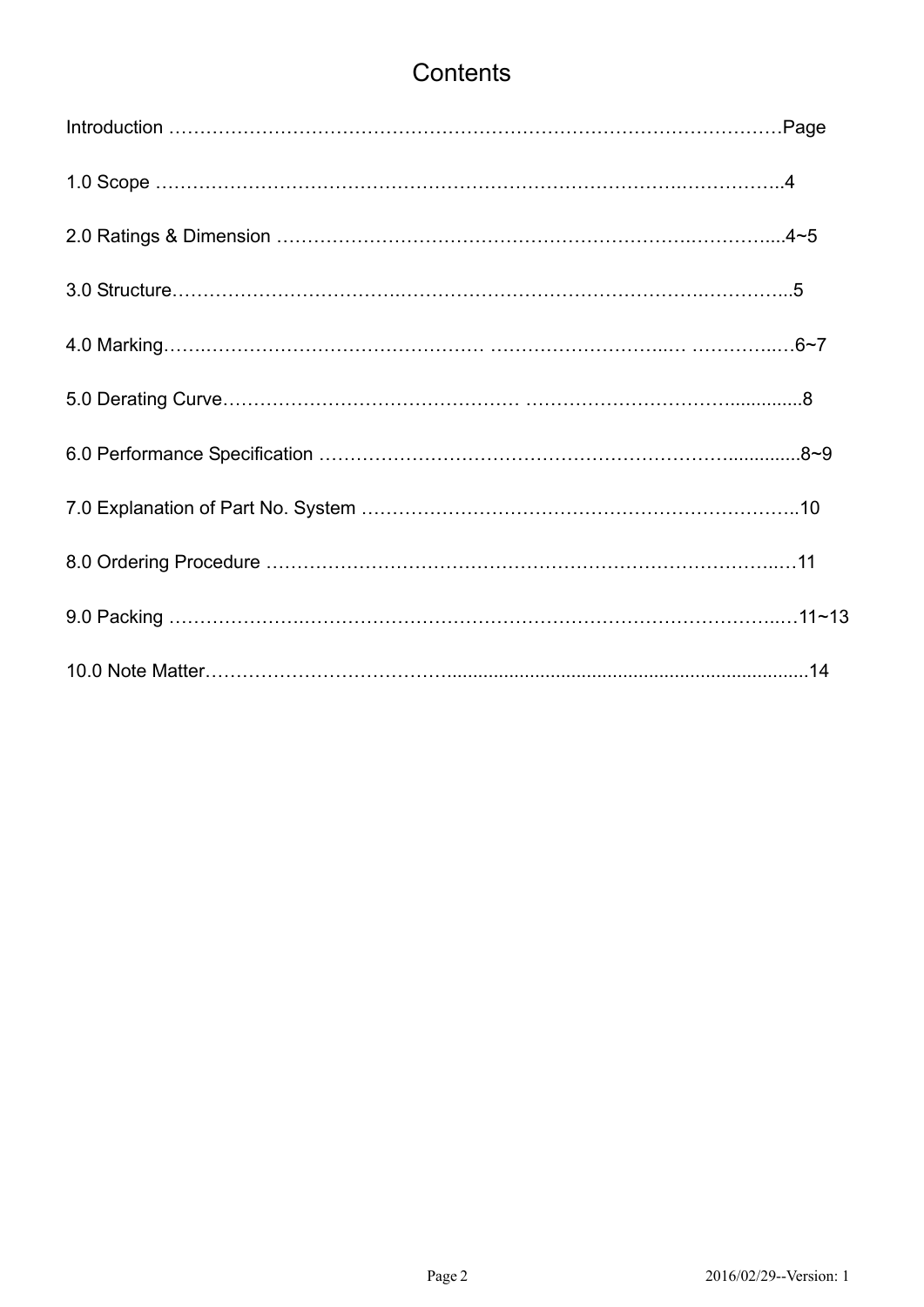| File Name:<br><b>CHIP SERIES</b> | $\pm 0.5\%$ , $\pm 1\%$ , $\pm 2\%$ , $\pm 5\%$ & 0 $\Omega$ | Date       | 2016.02.29 | Edition No. | $\mathbf{1}$ |
|----------------------------------|--------------------------------------------------------------|------------|------------|-------------|--------------|
|                                  | Amendment Record                                             |            |            | Signature   |              |
| Edition                          | Prescription of amendment                                    | Amend Page | Amend Date | Amended by  | Checked by   |
|                                  |                                                              |            |            |             |              |
|                                  |                                                              |            |            |             |              |
|                                  |                                                              |            |            |             |              |
|                                  |                                                              |            |            |             |              |
|                                  |                                                              |            |            |             |              |
|                                  |                                                              |            |            |             |              |
|                                  |                                                              |            |            |             |              |
|                                  |                                                              |            |            |             |              |
|                                  |                                                              |            |            |             |              |
|                                  |                                                              |            |            |             |              |
|                                  |                                                              |            |            |             |              |
|                                  |                                                              |            |            |             |              |
|                                  |                                                              |            |            |             |              |
|                                  |                                                              |            |            |             |              |
|                                  |                                                              |            |            |             |              |
|                                  |                                                              |            |            |             |              |
|                                  |                                                              |            |            |             |              |
|                                  |                                                              |            |            |             |              |
|                                  |                                                              |            |            |             |              |
|                                  |                                                              |            |            |             |              |
|                                  |                                                              |            |            |             |              |
|                                  |                                                              |            |            |             |              |
|                                  |                                                              |            |            |             |              |
|                                  |                                                              |            |            |             |              |
|                                  |                                                              |            |            |             |              |
|                                  |                                                              |            |            |             |              |
|                                  |                                                              |            |            |             |              |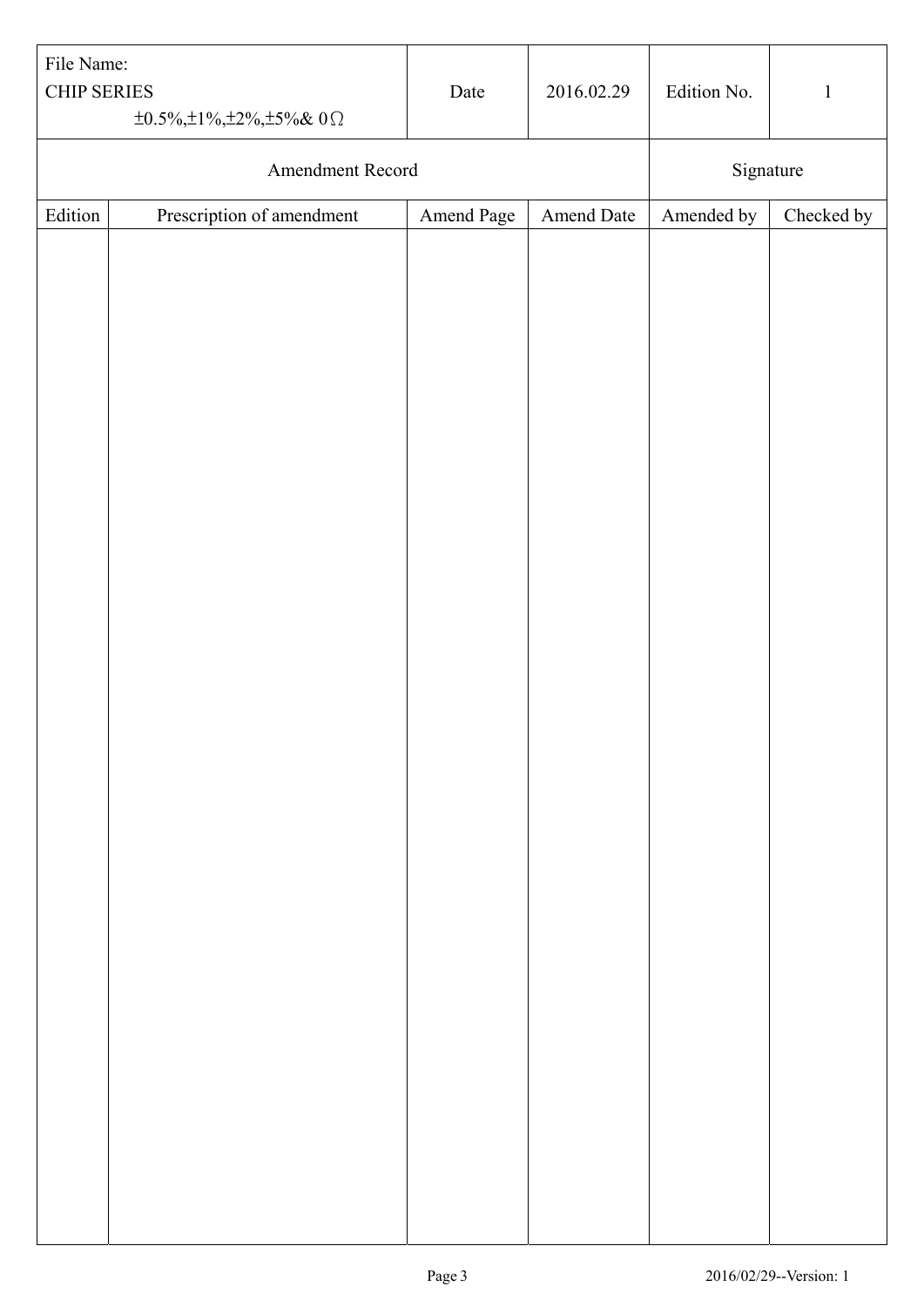## **1.0 Scope:**

This specification for approve relates to the Lead-Free Thick Film Chip Resistors manufactured by ROYALOHM.

## **2.0 Ratings & Dimension:**



### **2.1 Dimension & Resistance Range**:

|             | 70°C                           |                 |                            | Dimension(mm)   |                 |                 |                              | <b>Resistance Range</b>       |                               |                                |  |  |
|-------------|--------------------------------|-----------------|----------------------------|-----------------|-----------------|-----------------|------------------------------|-------------------------------|-------------------------------|--------------------------------|--|--|
| <b>Type</b> | Power                          | L               | w                          | н               | Α               | В               | 0.5%                         | 1.0%                          | 2.0%                          | 5.0%                           |  |  |
| 01005       | 1/32W                          | $0.40{\pm}0.02$ | $0.20 + 0.02$              | $0.13 \pm 0.02$ | $0.10+0.05$     | $0.10 \pm 0.03$ | $\overline{\phantom{a}}$     | $10\Omega - 10\text{M}\Omega$ | $10\Omega - 10\text{M}\Omega$ | $1\Omega - 10M\Omega$          |  |  |
| 0201        | 1/20W                          | $0.60 + 0.03$   | $0.30 + 0.03$              | $0.23 \pm 0.03$ | $0.10+0.05$     | $0.15 \pm 0.05$ | $\overline{\phantom{a}}$     | $1\Omega - 10\text{M}\Omega$  | $1\Omega - 10M\Omega$         | $1\Omega - 10M\Omega$          |  |  |
| 0402        | 1/16W                          | $1.00 + 0.10$   | $0.50 \pm 0.05$            | $0.35 \pm 0.05$ | $0.20 \pm 0.10$ | $0.25 \pm 0.10$ | $1\Omega - 10M\Omega$        | $0.1\Omega$ ~22M $\Omega$     | $0.1\Omega$ ~22M $\Omega$     | $0.1\Omega$ ~22M $\Omega$      |  |  |
| 0603        | 1/16W<br>1/10WS                | $1.60 + 0.10$   | $+0.15$<br>0.80<br>$-0.10$ | $0.45 \pm 0.10$ | $0.30 + 0.20$   | $0.30 \pm 0.20$ | $1\Omega - 10M\Omega$        | $0.1\Omega$ ~33M $\Omega$     | $0.1\Omega$ ~33M $\Omega$     | $0.1\Omega$ ~100M $\Omega$     |  |  |
| 0805        | 1/10W<br><b>1/8WS</b>          | $2.00+0.15$     | $+0.15$<br>1.25<br>$-0.10$ | $0.55 \pm 0.10$ | $0.40 + 0.20$   | $0.40{\pm}0.20$ | $1\Omega - 10M\Omega$        | $0.1 \Omega - 33 M \Omega$    | $0.1\Omega$ ~33M $\Omega$     | $0.1\Omega$ ~100M $\Omega$     |  |  |
| 1206        | 1/8W<br><b>1/4WS</b>           | $3.10 + 0.15$   | $+0.15$<br>1.55<br>$-0.10$ | $0.55 \pm 0.10$ | $0.45 \pm 0.20$ | $0.45 \pm 0.20$ | $1\Omega - 10M\Omega$        | $0.1\Omega$ ~33M $\Omega$     | $0.1\Omega$ ~33M $\Omega$     | $0.1 \Omega \sim 100 M \Omega$ |  |  |
| 1210        | 1/4W<br>1/3WS<br><b>1/2WSS</b> | $3.10+0.10$     | $2.60 + 0.20$              | $0.55 \pm 0.10$ | $0.50 \pm 0.25$ | $0.50 \pm 0.20$ | $1\Omega - 10\text{M}\Omega$ | $0.1\Omega$ ~10M $\Omega$     | $0.1\Omega$ ~22M $\Omega$     | $0.1\Omega$ ~100M $\Omega$     |  |  |
| 1812        | 1/2W<br>3/4WS                  | $4.50+0.20$     | $3.20 \pm 0.20$            | $0.55 \pm 0.20$ | $0.50 + 0.20$   | $0.50 \pm 0.20$ | $1\Omega - 10M\Omega$        | $0.1\Omega - 10M\Omega$       | $0.1\Omega - 10M\Omega$       | $0.1\Omega - 10M\Omega$        |  |  |
| 2010        | 1/2W<br>3/4WS                  | $5.00 \pm 0.10$ | $2.50 \pm 0.20$            | $0.55 \pm 0.10$ | $0.60 \pm 0.25$ | $0.50 \pm 0.20$ | $1\Omega - 10M\Omega$        | $0.1\Omega$ ~22M $\Omega$     | $0.1\Omega$ ~22M $\Omega$     | $0.1\Omega$ ~22M $\Omega$      |  |  |
| 2512        | 1W                             | $6.35 \pm 0.10$ | $3.20 \pm 0.20$            | $0.55 \pm 0.10$ | $0.60 \pm 0.25$ | $0.50 + 0.20$   | $1\Omega - 10\text{M}\Omega$ | $0.1\Omega$ ~33M $\Omega$     | $0.1\Omega$ ~33M $\Omega$     | $0.1\Omega$ ~33M $\Omega$      |  |  |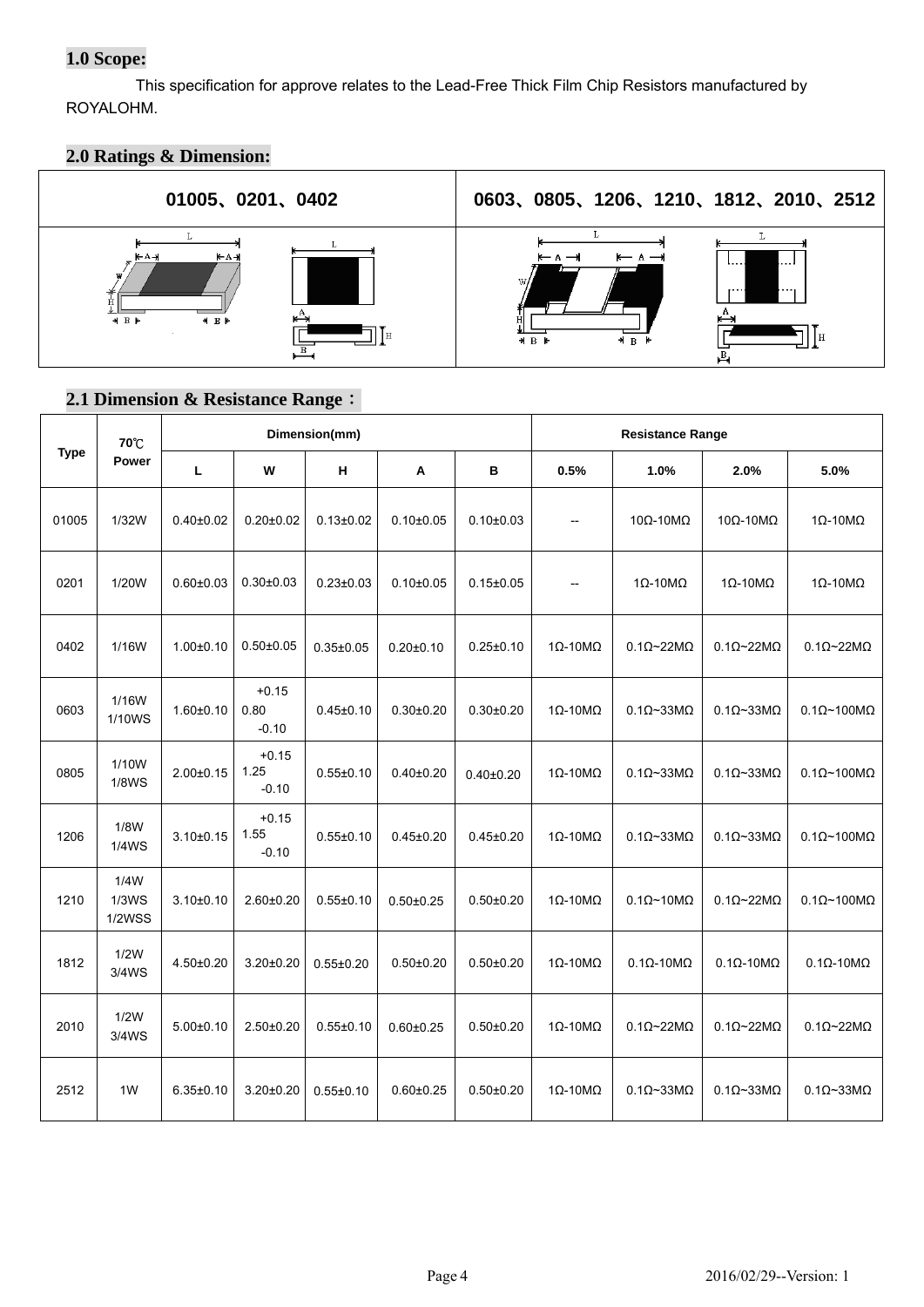## **2.2 Ratings**

| <b>Type</b> | 70℃<br>Power                   | Max.<br>Working<br>Voltage | Max.<br>Overload<br>Voltage | <b>Dielectric</b><br>withstanding<br>Voltage | Resistance<br>Value of<br>Jumper | Rated<br><b>Current of</b><br>Jumper                | Max. Rated<br><b>Current of</b><br>Jumper | Operating<br><b>Temperature</b>    |
|-------------|--------------------------------|----------------------------|-----------------------------|----------------------------------------------|----------------------------------|-----------------------------------------------------|-------------------------------------------|------------------------------------|
| 01005       | 1/32W                          | 15V                        | 30V                         | $\hspace{0.05cm} -\hspace{0.05cm}$           | $<$ 50m $\Omega$                 | $\hspace{0.05cm} -\hspace{0.05cm} -\hspace{0.05cm}$ | --                                        | $-55^{\circ}$ C $-155^{\circ}$ C   |
| 0201        | 1/20W                          | <b>25V</b>                 | 50V                         | $\hspace{0.05cm} -\hspace{0.05cm}$           | $<$ 50m $\Omega$                 | 0.5A                                                | 1A                                        | -55°C~155°C                        |
| 0402        | 1/16W                          | 50V                        | 100V                        | 100V                                         | $<$ 50m $\Omega$                 | 1A                                                  | 2A                                        | -55°C~155°C                        |
| 0603        | 1/16W<br>1/10WS                | <b>75V</b>                 | 150V                        | 300V                                         | <50m $\Omega$                    | 1A                                                  | 2A                                        | -55℃~155℃                          |
| 0805        | 1/10W<br><b>1/8WS</b>          | 150V                       | 300V                        | 500V                                         | $<$ 50m $\Omega$                 | 2A                                                  | 5A                                        | -55℃~155℃                          |
| 1206        | 1/8W<br>1/4WS                  | 200V                       | 400V                        | 500V                                         | $<$ 50m $\Omega$                 | 2A                                                  | <b>10A</b>                                | -55°C~155°C                        |
| 1210        | 1/4W<br>1/3WS<br><b>1/2WSS</b> | 200V                       | 500V                        | 500V                                         | $<$ 50m $\Omega$                 | 2A                                                  | <b>10A</b>                                | -55°C~155°C                        |
| 1812        | 1/2W<br>3/4WS                  | 200V                       | 500V                        | 500V                                         | <50m $\Omega$                    | 2A                                                  | 10A                                       | $-55^{\circ}$ C~155 $^{\circ}$ C   |
| 2010        | 1/2W<br>3/4WS                  | 200V                       | 500V                        | 500V                                         | $< 50m \Omega$                   | 2A                                                  | <b>10A</b>                                | $-55^{\circ}$ C ~ 155 $^{\circ}$ C |
| 2512        | 1 <sub>W</sub>                 | 200V                       | 500V                        | 500V                                         | $<$ 50m $\Omega$                 | 2.5A                                                | 10A                                       | -55°C~155°C                        |

# **3.0 Structure:**



- 1. High purity Alumina substrate
- 2. Protective coating
- 3. Resistance element
- 4. Termination (Inner) Ni / Cr
- 5. Termination (Between) Ni Barrier
- 6. Termination (Outer) Sn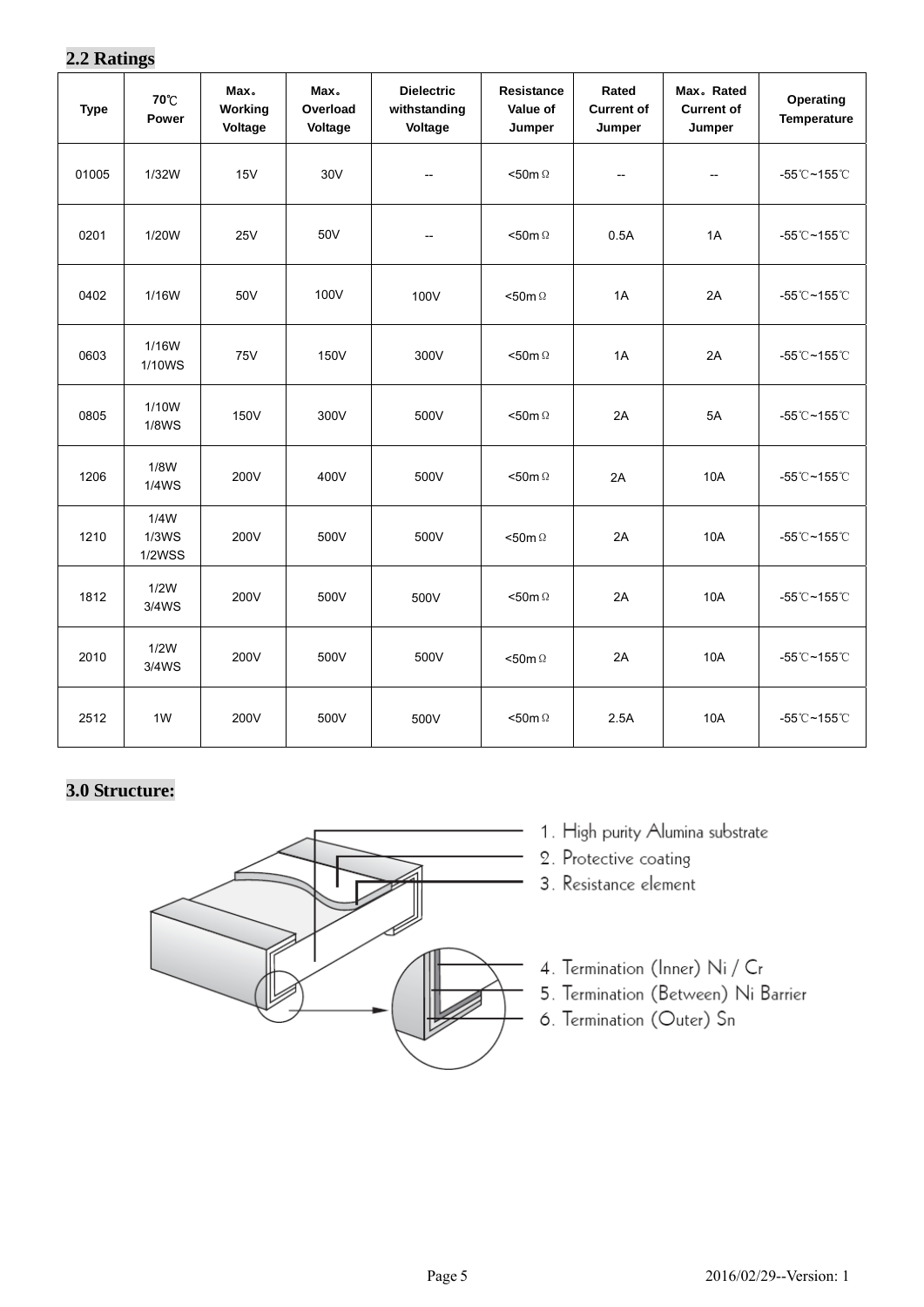### **4.0 Marking:**

(1) For 01005、0201 and 0402 size. Due to the very small size of the resistor's body, there is no marking on the body.

Example:



01005、0201、0402

(2)  $\pm$ 2%, $\pm$ 5%Tolerance:The first two digits are significant figures of resistance and the third denotes number of zeros following Example:



(3)  $\pm 2\% \cdot \pm 5\%$  Tolerance: Below 10 $\Omega$  show as following, read alphabet"R" as decimal point. Example:



 $2R2 \rightarrow 2.2\Omega$ 

(4)  $\pm 0.5\% \cdot \pm 1\%$  Tolerance: 4 digits, first three digits are significant; forth digit is number of zeros. Letter r is decimal point.





(5) standard E-24 and not belong to E-96 series values(in ±0.5%、±1%tolerance)of 0603 size the marking is the same as 5% tolerance but marking as underline





 (6) Standard E-96 series values (±0.5%、±1% tolerance) of 0603 size. Due the small size of the resistor's body, 3 digits marking will be used to indicate the accurate resistance value by using the following multiplier & resistance code.

Multiplier code:

| Code              |        |                 |                                          |        |        |              |              | . .<br>$ -$ | $\ddot{\phantom{1}}$<br>. . |        |           |
|-------------------|--------|-----------------|------------------------------------------|--------|--------|--------------|--------------|-------------|-----------------------------|--------|-----------|
| <b>Multiplier</b> | $10^0$ | $\overline{AB}$ | $\overline{\phantom{a}}$<br>4 A 4<br>้าเ | $10^3$ | $10^4$ | 4 A J<br>. v | $10^{\circ}$ | $\sqrt{2}$  | <b>AO</b><br>ιu             | $40-2$ | ניי<br>יי |

Coding formula

First two digits------------Resistance code Third digit-------------------Multiplier code

EXAMPLE:  $1.96$ KΩ=196×10<sup>1</sup>Ω------29B



 $12.4\Omega = 124 \times 10^{-1} \Omega$ -----10X

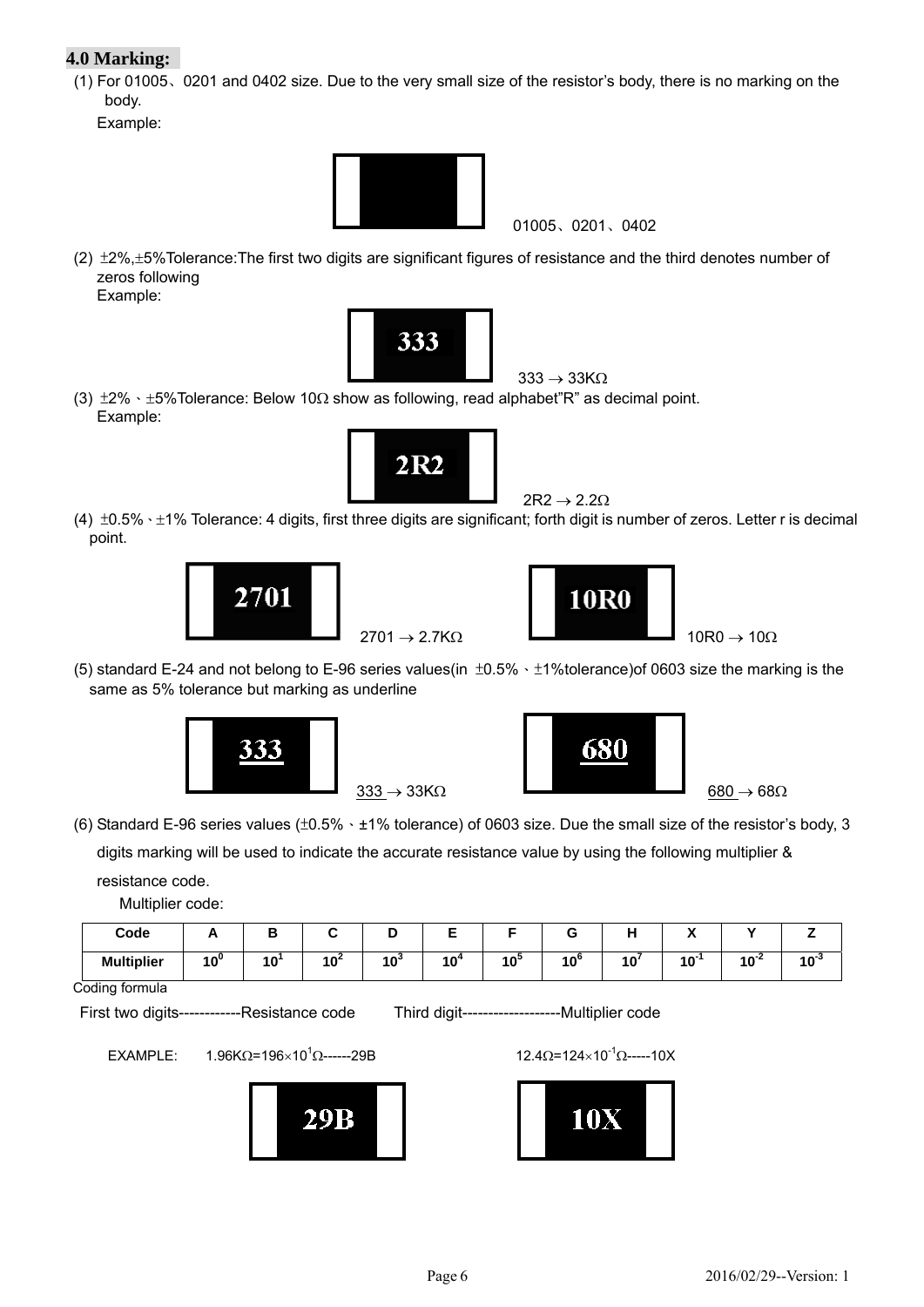#### STANDARD E-96 VALUES AND 0603 RESISTANCE CODE

| $\Omega$ VALUE | <b>CODE</b>     | $\Omega$ VALUE | <b>CODE</b> | $\Omega$ VALUE | <b>CODE</b> | $\Omega$ VALUE | <b>CODE</b> |
|----------------|-----------------|----------------|-------------|----------------|-------------|----------------|-------------|
| 100            | 01              | 178            | 25          | 316            | 49          | 562            | 73          |
| 102            | 02              | 182            | 26          | 324            | 50          | 576            | 74          |
| 105            | 03              | 187            | 27          | 332            | 51          | 590            | 75          |
| 107            | 04              | 191            | 28          | 340            | 52          | 604            | 76          |
| 110            | 05              | 196            | 29          | 348            | 53          | 619            | 77          |
| 113            | 06              | 200            | 30          | 357            | 54          | 634            | 78          |
| 115            | 07              | 205            | 31          | 365            | 55          | 649            | 79          |
| 118            | 08              | 210            | 32          | 374            | 56          | 665            | 80          |
| 121            | 09              | 215            | 33          | 383            | 57          | 681            | 81          |
| 124            | 10 <sup>1</sup> | 221            | 34          | 392            | 58          | 698            | 82          |
| 127            | 11              | 226            | 35          | 402            | 59          | 715            | 83          |
| 130            | 12 <sup>°</sup> | 232            | 36          | 412            | 60          | 732            | 84          |
| 133            | 13              | 237            | 37          | 422            | 61          | 750            | 85          |
| 137            | 14              | 243            | 38          | 432            | 62          | 768            | 86          |
| 140            | 15              | 249            | 39          | 442            | 63          | 787            | 87          |
| 143            | 16              | 255            | 40          | 453            | 64          | 806            | 88          |
| 147            | 17              | 261            | 41          | 464            | 65          | 825            | 89          |
| 150            | 18              | 267            | 42          | 475            | 66          | 845            | 90          |
| 154            | 19              | 274            | 43          | 487            | 67          | 866            | 91          |
| 158            | 20              | 280            | 44          | 499            | 68          | 887            | 92          |
| 162            | 21              | 287            | 45          | 511            | 69          | 909            | 93          |
| 165            | 22              | 294            | 46          | 523            | 70          | 931            | 94          |
| 169            | 23              | 301            | 47          | 536            | 71          | 953            | 95          |
| 174            | 24              | 309            | 48          | 549            | 72          | 976            | 96          |

#### (7) 0ΩMarking:

Normally for 01005、0201 and 0402 size, no marking on the body:



Normally, the making of 0 $\Omega$  0603, 0 $\Omega$  0805, 0 $\Omega$  1206, 0 $\Omega$  1210, 0 $\Omega$  1812, 0 $\Omega$  2010, 0 $\Omega$  2512 resistors as following

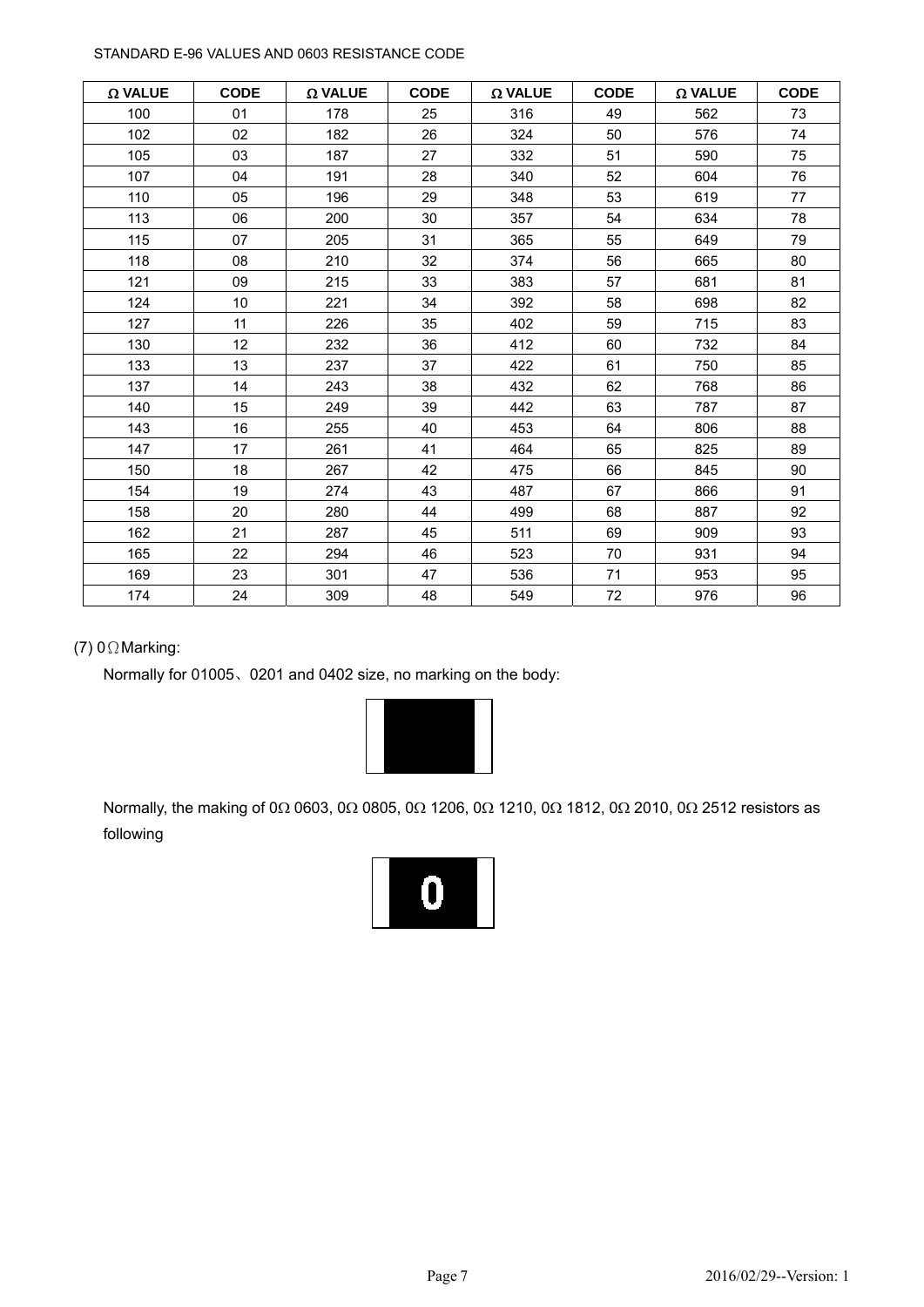### **5.0 Derating Curve:**

Resistors shall have a power rating based on continuous load operation at an ambient temperature from -55 ℃ to 70℃. For temperature in excess of 70℃, the load shall be derate as shown in figure 1



5.1 Voltage rating:

Resistors shall have a rated direct-current (DC) continuous working

Voltage or an approximate sine-wave root-mean-square (RMS) alternating-current (AC) continuous working voltage at commercial-line frequency and waveform corresponding to the power rating, as determined from the following formula:

$$
RCWV = \sqrt{P \times R}
$$

Where: RCWV commercial-line frequency and waveform (Volt.)

 $P = power$  rating (WATT.)  $R = normal$  resistance (OHM)

In no case shall the rated DC or RMS AC continuous working voltage be greater than the applicable maximum value.

The overload voltage is 2.5 times RCWV or Max. Overload voltage whichever is less.

| <b>Characteristic</b>                   |                                                             | <b>Limits</b>                                                                                                                                                                                                                                                                                                                                                                                                                                | <b>Test Method</b><br>(JIS-C-5201& JIS-C-5202)                                                                                                                                                                                                                     |  |  |  |
|-----------------------------------------|-------------------------------------------------------------|----------------------------------------------------------------------------------------------------------------------------------------------------------------------------------------------------------------------------------------------------------------------------------------------------------------------------------------------------------------------------------------------------------------------------------------------|--------------------------------------------------------------------------------------------------------------------------------------------------------------------------------------------------------------------------------------------------------------------|--|--|--|
| ◎Temperature<br>Coefficient             | 01005:<br>0201:<br>0402~2512:<br><b>Provided Specially:</b> | $10\Omega \leq$ R≤100Ω: ±400PPM/°C<br>>100Ω: $\pm$ 250PPM/°C<br>1Ω ≤ R ≤ 10Ω: ±400PPM/°C<br>>10Ω: $±200$ PPM/°C<br>$0.1\Omega \le R < 1\Omega$ : ±800PPM/°C<br>$1Ω ≤ R ≤ 10Ω$ : ±400PPM/°C<br>10Ω <r≦100ω: <math="">\pm200PPM/°C<br/>100Ω<r<10mω: <math="">±100PPM/°C<br/>10M<math>\Omega \leq R \leq 100</math>M<math>\Omega</math>: ±200PPM/°C<br/>0603:1Ω~10Ω:<math>±</math>200PPM/°C<br/>0805,1206:1Ω~10Ω:±100PPM/°C</r<10mω:></r≦100ω:> | 4.8 Natural resistance changes per temp. Degree centigrade<br>$R_2-R_1$<br>$\longrightarrow$ $\times$ 10 $^6$ (PPM/ $^{\circ}$ C )<br>$R_1(T_2-T_1)$<br>R1: Resistance value at room temperature. $(T_1)$<br>R2: Resistance value at room temp. plus 100°C $(T_2)$ |  |  |  |
|                                         | $±0.5\%$ , $±1\%$                                           | $\pm(1\% + 0.1\Omega)$                                                                                                                                                                                                                                                                                                                                                                                                                       |                                                                                                                                                                                                                                                                    |  |  |  |
| *Short-time<br>$\circledcirc$           | $±2\%, ±5\%$                                                | $\pm(2\%+0.1\Omega)$                                                                                                                                                                                                                                                                                                                                                                                                                         | 4.13 Permanent resistance change after the application of a<br>potential of 2.5 times RCWV for 5 seconds.                                                                                                                                                          |  |  |  |
| overload                                | 01005                                                       | $\pm (2\% + 0.1 \Omega)$                                                                                                                                                                                                                                                                                                                                                                                                                     |                                                                                                                                                                                                                                                                    |  |  |  |
|                                         |                                                             | $^*$ <50m $\Omega$                                                                                                                                                                                                                                                                                                                                                                                                                           | Apply max Overload current for $0\Omega$                                                                                                                                                                                                                           |  |  |  |
| * Dielectric<br>withstanding<br>voltage | down.                                                       | No evidence of flashover mechanical<br>damage, arcing or insulation breaks                                                                                                                                                                                                                                                                                                                                                                   | 4.7 Resistors shall be clamped in the trough of a $90^{\circ}$ C<br>metallic v-block and shall be tested at ac potential<br>respectively specified in the given list of each product type<br>for 1 minute.                                                         |  |  |  |

#### **6.0 Performance Specification:**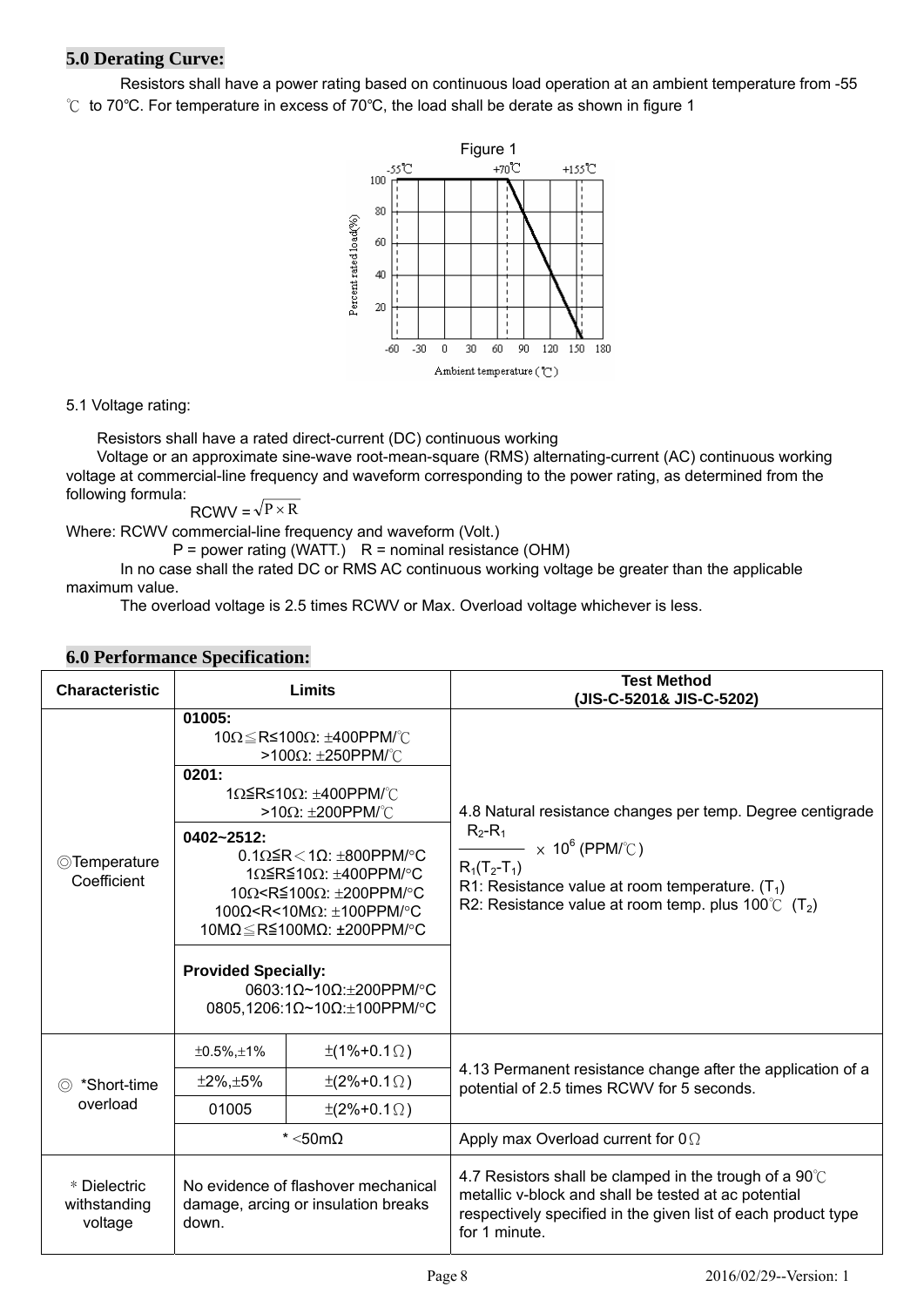| *Solderability                                           |                                          | 95% coverage Min.                                                                                                                                              | solder: 2-3 seconds.                                                                                                                                                                                                                                                                                       | 4.17 Test temperature of solder: $245^{\circ}$ C + 3 <sup>°</sup> C dipping time in                                                                               |                           |  |  |
|----------------------------------------------------------|------------------------------------------|----------------------------------------------------------------------------------------------------------------------------------------------------------------|------------------------------------------------------------------------------------------------------------------------------------------------------------------------------------------------------------------------------------------------------------------------------------------------------------|-------------------------------------------------------------------------------------------------------------------------------------------------------------------|---------------------------|--|--|
|                                                          |                                          |                                                                                                                                                                |                                                                                                                                                                                                                                                                                                            | Wave soldering condition: (2 cycles Max.)                                                                                                                         |                           |  |  |
|                                                          |                                          |                                                                                                                                                                | Pre-heat: 100~120℃,30±5 sec.<br>Suggestion solder temp.: 235∼255℃,10sec. (Max.)<br>Peak temp.: 260°C<br>Reflow soldering condition: (2 cycles Max.)<br>Pre-heat:150~180℃,90~120sec.<br>Suggestion solder temp.: 235~255°C, 20~40sec.<br>Peak temp.: 260°C<br>$(^{\circ}\mathrm{C})$<br>Peak: 260°C (Max) - |                                                                                                                                                                   |                           |  |  |
| Soldering temp                                           |                                          | Electrical characteristics shall be                                                                                                                            | 250<br>200                                                                                                                                                                                                                                                                                                 | $235^{\circ}$ C ~ 255 $^{\circ}$ C -                                                                                                                              |                           |  |  |
| reference                                                |                                          | satisfied. Without distinct deformation<br>in appearance. (95 % coverage Min.)                                                                                 |                                                                                                                                                                                                                                                                                                            | Pre Heating Zone<br>180 °C                                                                                                                                        |                           |  |  |
|                                                          |                                          |                                                                                                                                                                | 150<br>150 °C.<br>$90 - 120$ sec                                                                                                                                                                                                                                                                           |                                                                                                                                                                   |                           |  |  |
|                                                          |                                          |                                                                                                                                                                | 100                                                                                                                                                                                                                                                                                                        |                                                                                                                                                                   | 20~40 sec                 |  |  |
|                                                          |                                          |                                                                                                                                                                | 50                                                                                                                                                                                                                                                                                                         |                                                                                                                                                                   | <b>Soldering Zone</b>     |  |  |
|                                                          |                                          |                                                                                                                                                                |                                                                                                                                                                                                                                                                                                            | <b>Heating time</b><br>Temperature profile for avaluation                                                                                                         |                           |  |  |
|                                                          |                                          |                                                                                                                                                                |                                                                                                                                                                                                                                                                                                            | Hand soldering condition:                                                                                                                                         |                           |  |  |
|                                                          |                                          |                                                                                                                                                                |                                                                                                                                                                                                                                                                                                            | The soldering iron tip temperature should be less than                                                                                                            |                           |  |  |
|                                                          |                                          |                                                                                                                                                                | 300℃ and maximum contract time should be 5 sec.                                                                                                                                                                                                                                                            |                                                                                                                                                                   |                           |  |  |
|                                                          | $±0.5\%$ , $±1\%$                        | $\pm (0.5\% + 0.05 \Omega)$                                                                                                                                    | cycle specified below:                                                                                                                                                                                                                                                                                     | 4.19 Resistance change after continuous five cycles for duty                                                                                                      |                           |  |  |
| Temperature                                              | $±2\%, ±5\%$                             |                                                                                                                                                                | <b>Step</b>                                                                                                                                                                                                                                                                                                | <b>Temperature</b>                                                                                                                                                | <b>Time</b>               |  |  |
| cycling                                                  |                                          | $±$ (1.0%+0.05 Ω)                                                                                                                                              | $\overline{2}$                                                                                                                                                                                                                                                                                             | $-55^{\circ}$ C $\pm 3^{\circ}$ C<br>Room temp.                                                                                                                   | 30 mins<br>10 --- 15 mins |  |  |
|                                                          |                                          |                                                                                                                                                                | 3                                                                                                                                                                                                                                                                                                          | +155℃±2℃                                                                                                                                                          | 30 mins                   |  |  |
|                                                          | 01005                                    | $\pm(1\% + 0.05\Omega)$                                                                                                                                        | $\overline{4}$                                                                                                                                                                                                                                                                                             | Room temp.                                                                                                                                                        | 10 --- 15 mins            |  |  |
| ◎ Soldering<br>heat                                      |                                          | Resistance change rate is:<br>$\pm(1.0\% + 0.05\Omega)$                                                                                                        |                                                                                                                                                                                                                                                                                                            | 4.18 Dip the resistor into a solder bath having a temperature<br>of $260^{\circ}$ C $\pm 5^{\circ}$ and hold it for 10 $\pm$ 1 seconds.                           |                           |  |  |
| Terminal<br>bending                                      |                                          | $\pm(1.0\% + 0.05\Omega)$                                                                                                                                      |                                                                                                                                                                                                                                                                                                            | 4.33 Twist of test board:<br>$Y/x = 3/90$ mm for 60Seconds                                                                                                        |                           |  |  |
| * Insulation<br>resistance                               |                                          | 1,000 M $\Omega$ or more                                                                                                                                       | 4.6                                                                                                                                                                                                                                                                                                        | The measuring voltage shall be , measured with a direct<br>voltage of (100±15)V or a voltage equal to the dielectric<br>withstanding voltage., and apply for 1min |                           |  |  |
|                                                          | $±0.5\%$ , $±1\%$                        | $\pm (0.5\% + 0.1\Omega)$                                                                                                                                      |                                                                                                                                                                                                                                                                                                            | 4.24 Temporary resistance change after 240 hours exposure                                                                                                         |                           |  |  |
| ◎ Humidity<br>steady state)                              | $±2\%, ±5\%$                             | $\pm(3.0\% + 0.1\Omega)$                                                                                                                                       |                                                                                                                                                                                                                                                                                                            | in a humidity test chamber controlled at $40\pm2^{\circ}$ and 90-95%                                                                                              |                           |  |  |
|                                                          | 01005                                    | $±$ (3.0%+0.05Ω)                                                                                                                                               | relative humidity,                                                                                                                                                                                                                                                                                         |                                                                                                                                                                   |                           |  |  |
|                                                          | $±0.5\%, ±1\%$                           | $±(1.0% + 0.1Ω)$                                                                                                                                               |                                                                                                                                                                                                                                                                                                            | 7.9 Resistance change after 1,000 hours (1.5 hours "ON", 0.5                                                                                                      |                           |  |  |
| ◎ *Load life                                             | $±2\%, ±5\%$                             | $±$ (3.0%+0.1Ω)                                                                                                                                                |                                                                                                                                                                                                                                                                                                            | hour "OFF") at RCWV in a humidity chamber controlled at<br>$40^{\circ}$ C $\pm$ 2 $^{\circ}$ C and 90 to 95% relative humidity.                                   |                           |  |  |
|                                                          | in humidity<br>01005<br>$±$ (3.0%+0.05Ω) |                                                                                                                                                                |                                                                                                                                                                                                                                                                                                            |                                                                                                                                                                   |                           |  |  |
|                                                          | $^*$ <50m $\Omega$                       |                                                                                                                                                                |                                                                                                                                                                                                                                                                                                            | Apply to rated current for $0\Omega$                                                                                                                              |                           |  |  |
|                                                          | $±0.5\%$ , $±1\%$                        | $±(1.0% + 0.1Ω)$                                                                                                                                               | 4.25.1 Permanent resistance change after 1,000 hours                                                                                                                                                                                                                                                       |                                                                                                                                                                   |                           |  |  |
| $±2\%, ±5\%$<br>$\pm(3.0\% + 0.1\Omega)$<br>◎ *Load life |                                          |                                                                                                                                                                |                                                                                                                                                                                                                                                                                                            | operating at RCWV with duty cycle 1.5 hours "ON", 0.5 hour                                                                                                        |                           |  |  |
| $±$ (3.0%+0.05Ω)<br>01005                                |                                          |                                                                                                                                                                |                                                                                                                                                                                                                                                                                                            | "OFF" at $70^{\circ}$ C $\pm 2^{\circ}$ C ambient.                                                                                                                |                           |  |  |
|                                                          |                                          | $^*$ <50m $\Omega$                                                                                                                                             | Apply to rated current for $0 \Omega$                                                                                                                                                                                                                                                                      |                                                                                                                                                                   |                           |  |  |
|                                                          |                                          | The resistors of $0\Omega$ only can do the characteristic noted of $*$<br>The resistors of 01005 & 0201 only can do the characteristic noted of $\circledcirc$ |                                                                                                                                                                                                                                                                                                            |                                                                                                                                                                   |                           |  |  |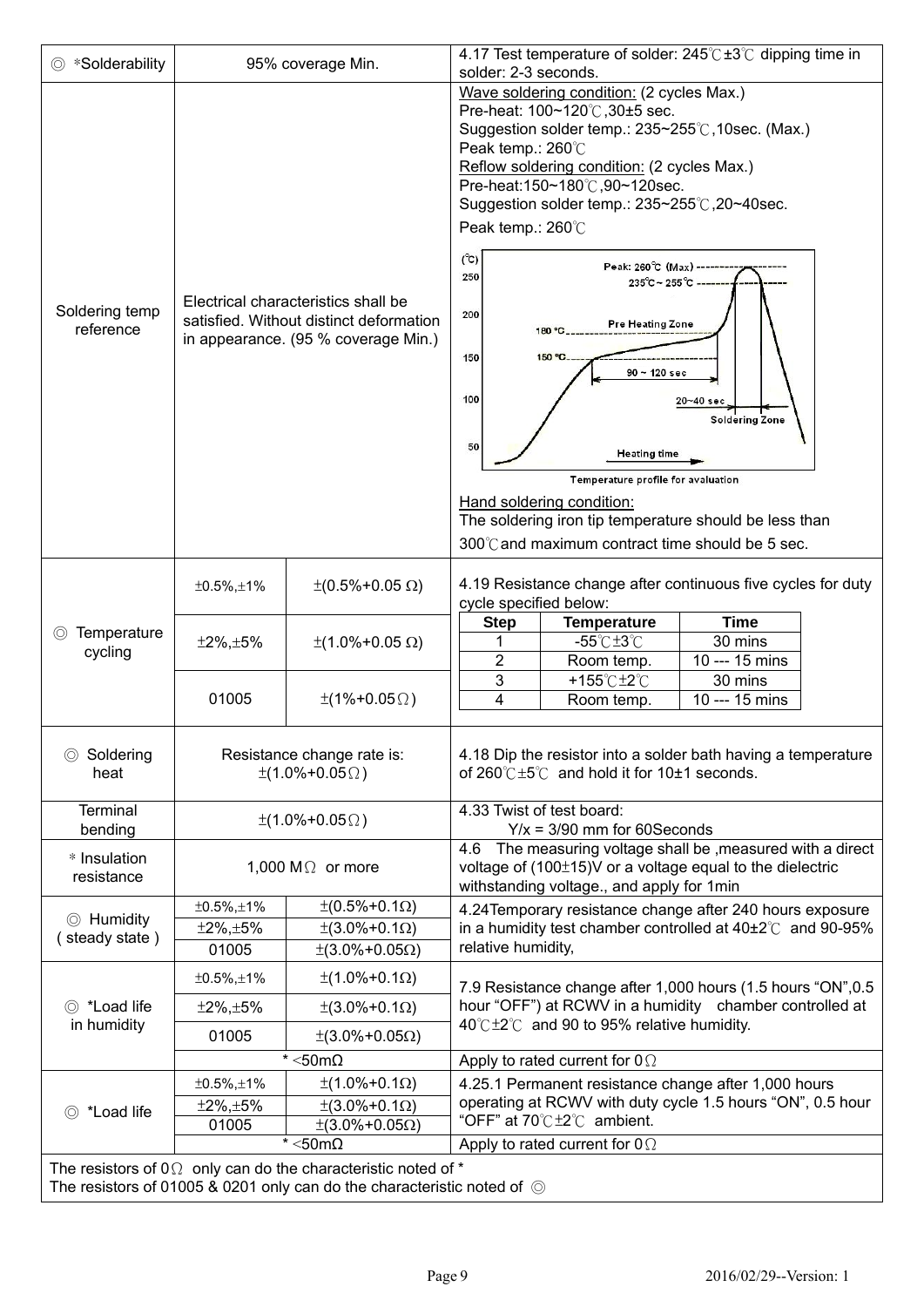#### **7.0 Explanation of Part No. System:**

The standard Part No. includes 14 digits with the following explanation:

7.1  $1<sup>st</sup>$  ~4<sup>th</sup> digits

This is to indicate the Chip Resistor.

Example: 01005, 0201, 0402,0603,0805,1206,1210,2010,1812,2512

7.2 5th~6th digits:

7.2.1 This is to indicate the wattage or power rating. To dieting the size and the numbers,

The following codes are used; and please refer to the following chart for detail:

W=Normal Size; S=Small Size; U= Ultra Small Size; "1" ~ "G" to denotes "1" ~ "16" as Hexadecimal:

1/16W~1W:

| Wattage     | 1/32 | 3/4W | 10 <sup>c</sup><br>. <u>.</u> | 1/3      | 1/4 | 1/8 | /10 | 1/16     | 1/20W |           |
|-------------|------|------|-------------------------------|----------|-----|-----|-----|----------|-------|-----------|
| Normal Size | WH   | 07   | W2                            | W3       | W4  | W8  | WA  | WG       | WM    | 1W        |
| Small Size  |      | 07   | S <sub>2</sub>                | ດາ<br>აა | S4  | S8  | SА  | ∩∩<br>১৬ |       | ה ו<br>טו |

7.2.2 For power rating less or equal to 1 watt, the 5th digit will be the letters W or S to represent the size required & the 6th digit will be a number or a letter code.

Example: WA=1/10W; S4=1/4W-S

7.3 The 7th digit is to denote the Resistance Tolerance. The following letter code is to be used for indicating the standard Resistance Tolerance.

D= $\pm 0.5\%$  F= $\pm 1\%$  G= $\pm 2\%$  J= $\pm 5\%$  K= $\pm 10\%$ 7.4 The 8th to 11th digits is to denote the Resistance Value.

7.4.1 For the standard resistance values of 5%&10% series, the 8th digit is "0", the 9th & 10th digits are to denote the significant figures of the resistance and the 11th digit is the number of zeros following;

For the standard resistance values of  $\leq$ 2% series in, the 8th digit to the 10th digits is to denote the significant figures of the resistance and the 11th digit is the zeros following.

7.4.2 The following number s and the letter codes are to be used to indicate the number of zeros in the 11th digit:

 $0=10^{0}$  1=10<sup>1</sup> 2=10<sup>2</sup> 3=10<sup>3</sup> 4=10<sup>4</sup> 5=10<sup>5</sup> 6=10<sup>6</sup> J=10<sup>-1</sup> K=10<sup>-2</sup> L=10<sup>-3</sup> M=10<sup>-4</sup>

7.4.3 The 12th, 13th & 14th digits.

The 12th digit is to denote the Packaging Type with the following codes:

C=Bulk in (Chip Product) T=Tape/Reel

7.4.4 The 13th digit is normally to indicate the Packing Quantity of Tape/Reel packaging types. The following letter code is to be used for some packing quantities:

4=4000pcs 5=5000pcs C=10000pcs D=20000pcs E=15000pcs Chip Product: BD=B/B-20000pcs TC=T/R-10000pcs

 7.4.5 For some items, the 14th digit alone can use to denote special features of additional information with the following codes:

E= For "Environmental Protection, Lead Free type".

S= Provided Specially.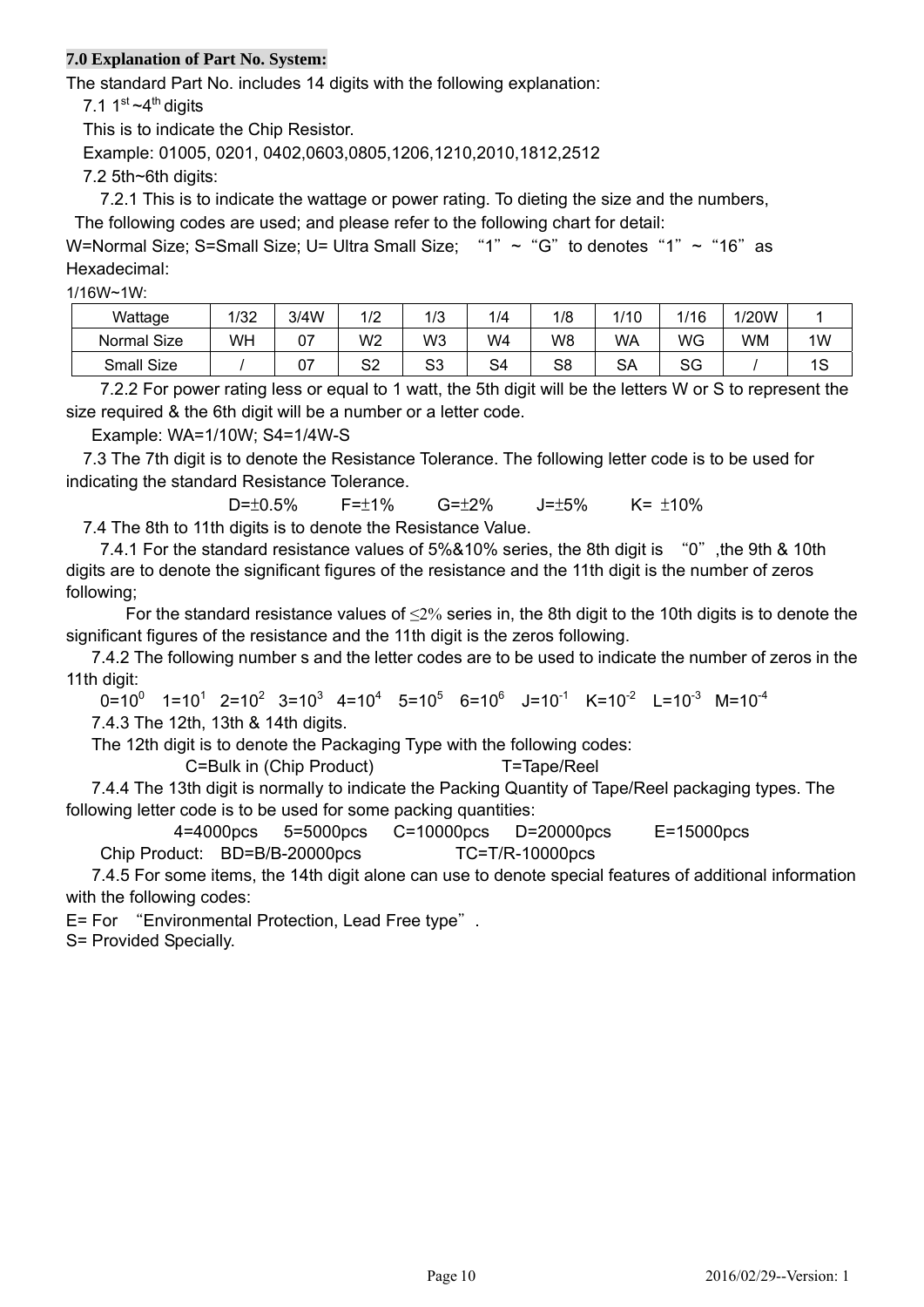

#### **9.0 Packaging:**

#### **9.1 Tapping Dimension:**



|  | Unit: mm |
|--|----------|
|  |          |

| <b>Type</b> | A               | В               | $C\pm0.05$ | $+0.1$<br>ΦD<br>-0 | E±0.1 | F±0.05 | G±0.1 | $W\pm0.2$ | T±0.1 |
|-------------|-----------------|-----------------|------------|--------------------|-------|--------|-------|-----------|-------|
| 01005       | $0.24 \pm 0.05$ | $0.45 \pm 0.05$ | 2.00       | 1.50               | 1.75  | 3.50   | 4.00  | 8.00      | 0.40  |
| 0201        | $0.40 \pm 0.05$ | $0.70 \pm 0.05$ | 2.00       | 1.50               | 1.75  | 3.50   | 4.00  | 8.00      | 0.42  |
| 0402        | $0.65 \pm 0.20$ | $1.15 \pm 0.20$ | 2.00       | 1.50               | 1.75  | 3.50   | 4.00  | 8.00      | 0.45  |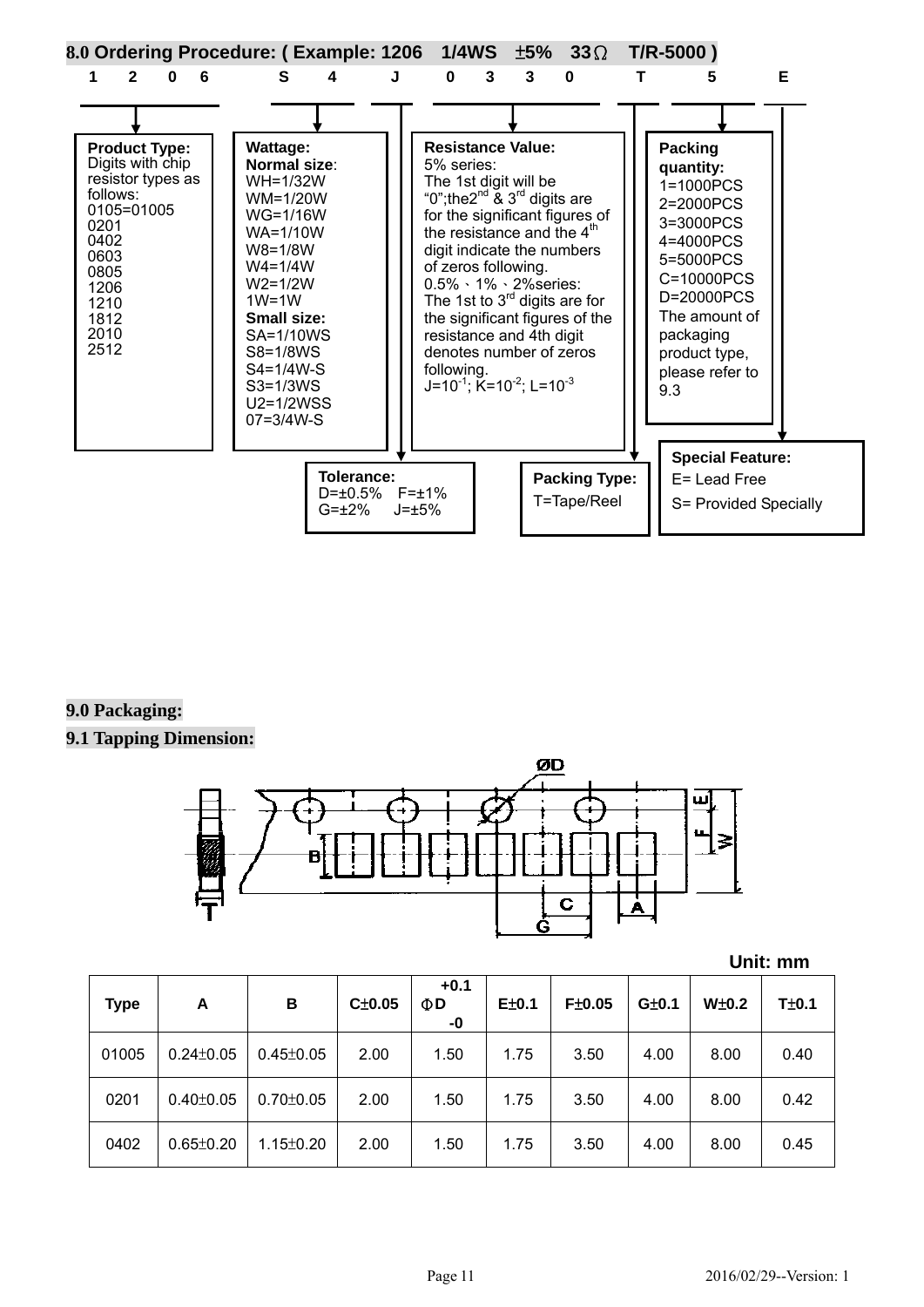

|             |             |        |        |                          |       |        |       |       | Unit: mm |
|-------------|-------------|--------|--------|--------------------------|-------|--------|-------|-------|----------|
| <b>Type</b> | $A \pm 0.2$ | B ±0.2 | C±0.05 | $+0.1$<br>$\Phi$ D<br>-0 | E±0.1 | F±0.05 | G±0.1 | W±0.2 | T±0.1    |
| 0603        | 1.10        | 1.90   | 2.00   | 1.50                     | 1.75  | 3.50   | 4.00  | 8.00  | 0.67     |
| 0805        | 1.65        | 2.40   | 2.00   | 1.50                     | 1.75  | 3.50   | 4.00  | 8.00  | 0.81     |
| 1206        | 2.00        | 3.60   | 2.00   | 1.50                     | 1.75  | 3.50   | 4.00  | 8.00  | 0.81     |
| 1210        | 2.80        | 3.50   | 2.00   | 1.50                     | 1.75  | 3.50   | 4.00  | 8.00  | 0.75     |



 **Unit: mm**

| <b>Type</b> | $A\pm0.2$ | $B\pm0.2$ | $C\pm0.05$ | $+0.1$<br>фD<br>- 0 | $+0.1$<br>6D1<br>-0 | $E\pm0.1$ | F±0.05 | $G\pm0.1$ | $W\pm0.2$ | T±0.1 |
|-------------|-----------|-----------|------------|---------------------|---------------------|-----------|--------|-----------|-----------|-------|
| 1812        | 3.50      | 4.80      | 2.00       | 1.50                | 1.50                | 1.75      | 5.50   | 4.00      | 12.00     | 1.00  |
| 2010        | 2.90      | 5.60      | 2.00       | 1.50                | 1.50                | 1.75      | 5.50   | 4.00      | 12.00     | 1.00  |
| 2512        | 3.50      | 6.70      | 2.00       | 1.50                | 1.50                | 1.75      | 5.50   | 4.00      | 12.00     | 1.00  |

## **9.2 Peeling Strength of Top Cover Tape**:

Test Condition: 0.1 to 0.7 N at a peel-off speed of 300 mm / min.

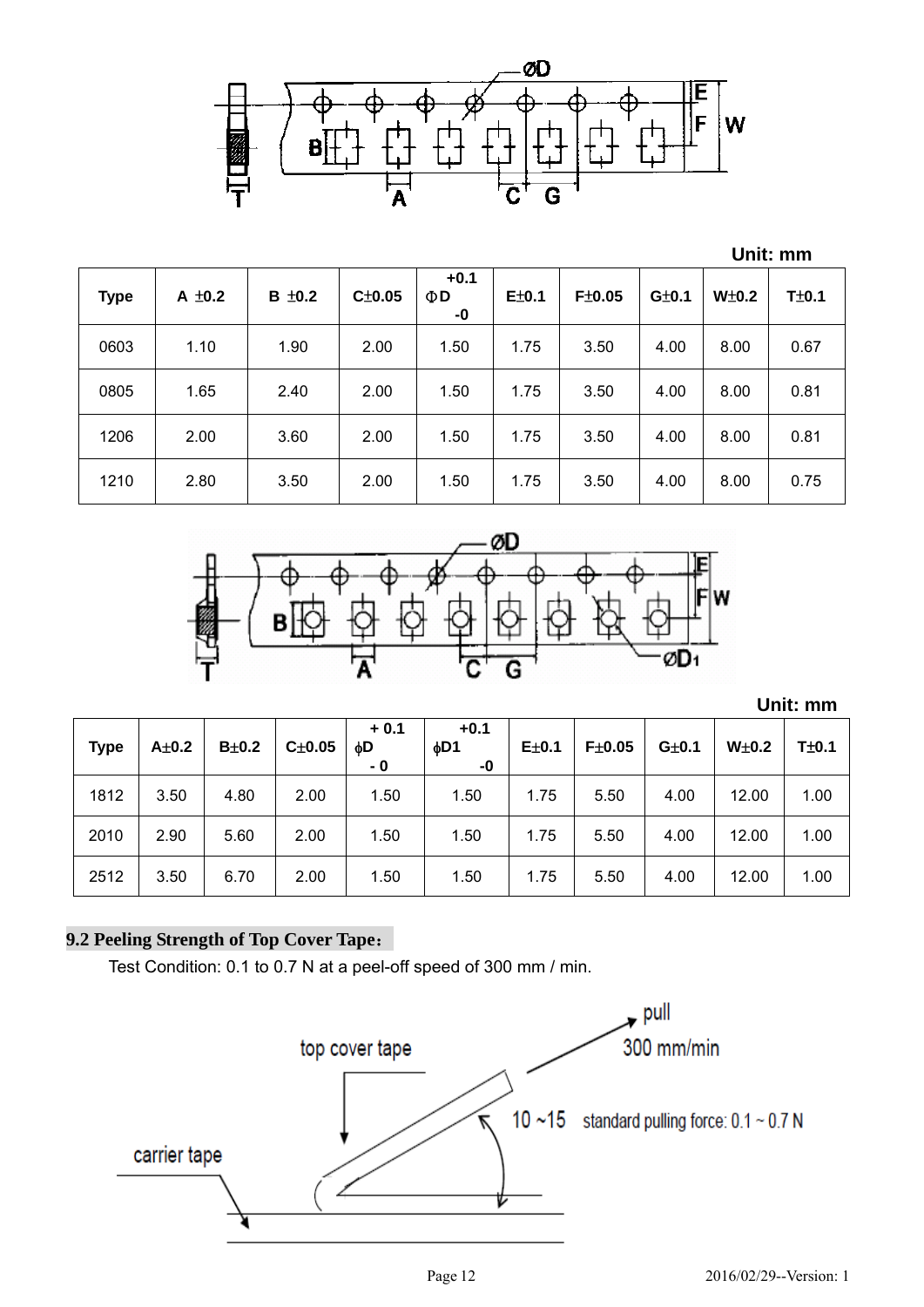# **9.3 Dimension:**



|             |                   |           |           |           |           |      | Unit: mm        |                 |
|-------------|-------------------|-----------|-----------|-----------|-----------|------|-----------------|-----------------|
| <b>Type</b> | <b>Taping</b>     | Qty/Reel  | $A\pm0.5$ | $B\pm0.5$ | $C\pm0.5$ | D±1  | M <sub>±2</sub> | W <sub>±1</sub> |
| 01005       | Paper             | 20,000pcs | 2.0       | 13.0      | 21.0      | 60.0 | 178.0           | 10.0            |
| 0201        | Paper             | 10,000pcs | 2.0       | 13.0      | 21.0      | 60.0 | 178.0           | 10.0            |
| 0402        | Paper             | 10,000pcs | 2.0       | 13.0      | 21.0      | 60.0 | 178.0           | 10.0            |
| 0603        | Paper             | 5,000pcs  | 2.0       | 13.0      | 21.0      | 60.0 | 178.0           | 10.0            |
| 0805        | Paper             | 5,000pcs  | 2.0       | 13.0      | 21.0      | 60.0 | 178.0           | 10.0            |
| 1206        | Paper             | 5,000pcs  | 2.0       | 13.0      | 21.0      | 60.0 | 178.0           | 10.0            |
| 1210        | Paper             | 5,000pcs  | 2.0       | 13.0      | 21.0      | 60.0 | 178.0           | 10.0            |
| 2010        | Paper or Embossed | 4,000pcs  | 2.0       | 13.0      | 21.0      | 60.0 | 178.0           | 13.8            |
| 1812        | Embossed          | 4,000pcs  | 2.0       | 13.0      | 21.0      | 60.0 | 178.0           | 13.8            |
| 2512        | Embossed          | 4,000pcs  | 2.0       | 13.0      | 21.0      | 60.0 | 178.0           | 13.8            |